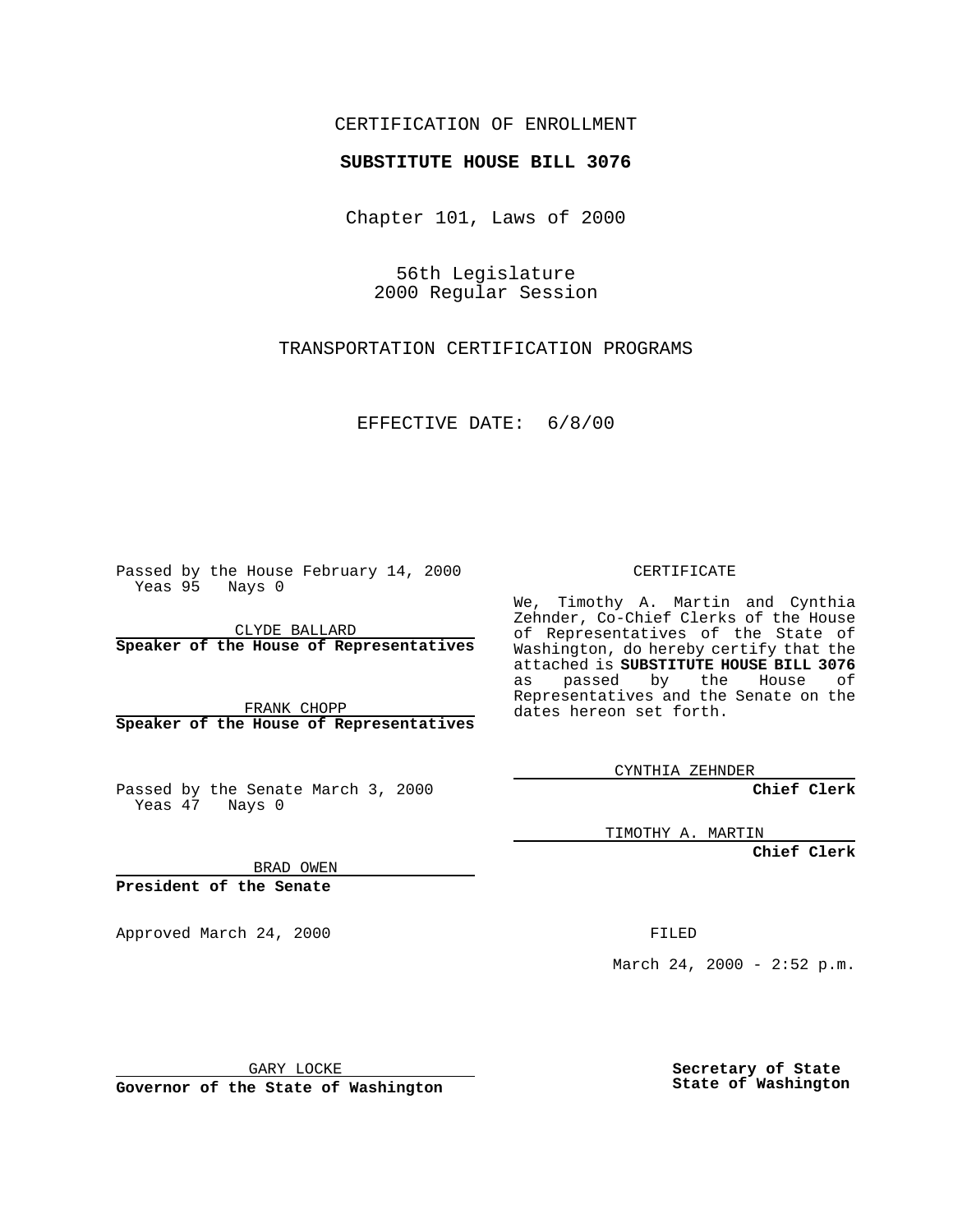## **SUBSTITUTE HOUSE BILL 3076** \_\_\_\_\_\_\_\_\_\_\_\_\_\_\_\_\_\_\_\_\_\_\_\_\_\_\_\_\_\_\_\_\_\_\_\_\_\_\_\_\_\_\_\_\_\_\_

\_\_\_\_\_\_\_\_\_\_\_\_\_\_\_\_\_\_\_\_\_\_\_\_\_\_\_\_\_\_\_\_\_\_\_\_\_\_\_\_\_\_\_\_\_\_\_

Passed Legislature - 2000 Regular Session

## **State of Washington 56th Legislature 2000 Regular Session**

**By** House Committee on Transportation (originally sponsored by Representatives G. Chandler, Fisher, Mitchell, Cooper, Hankins, Skinner, Ericksen, McDonald, Radcliff, Mulliken and Pflug)

Read first time 02/01/2000. Referred to Committee on .

 AN ACT Relating to a transportation certification program; creating a new section; and providing an expiration date.

BE IT ENACTED BY THE LEGISLATURE OF THE STATE OF WASHINGTON:

 NEW SECTION. **Sec. 1.** (1) It is the intent of the legislature to encourage the development of creative programs that streamline project permit processes, reduce costs of program implementation, and increase environmental benefits and compliance.

 (2) The environmental affairs office of the department of transportation, in coordination with the department of ecology, the department of fish and wildlife, and representatives from cities and counties, shall convene a work group to evaluate and assess existing transportation certification programs for applicability to the environmental permit streamlining process. The work group will consider, but is not limited to, technical expertise requirements, evaluation criteria, compliance mechanisms, monitoring requirements, audit functions of external agencies, enforcement capacity, and reporting requirements. Cost-benefit analysis of the proposed program should be included. The work group shall present its report to the legislature by December 1, 2000.